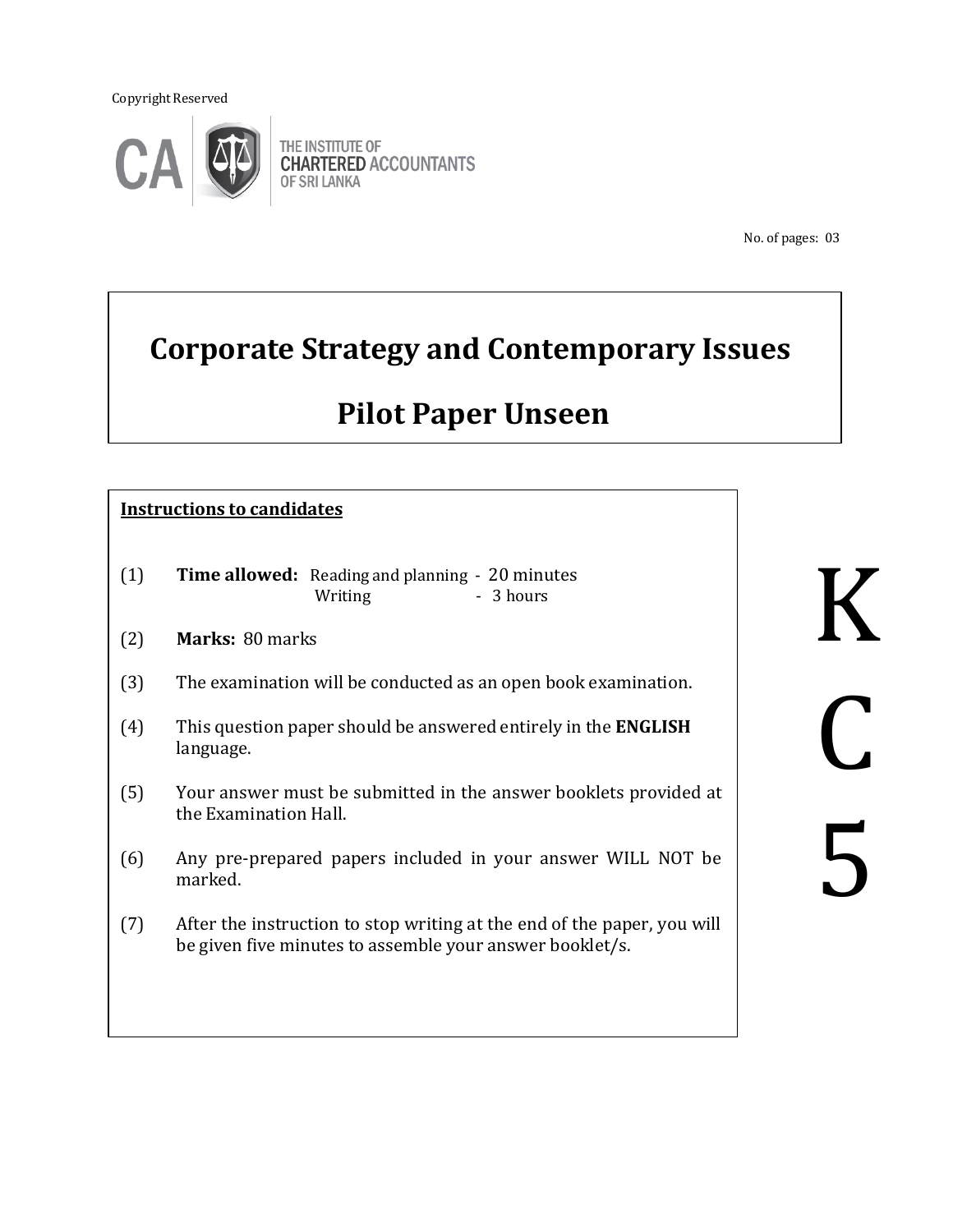# **Unseen Material**

**Tharuka and Nalin** recently attended a seminar organized by Apparel exporters association of Sri Lanka under the theme "Opportunities and Challenges for the apparel exporters in Sri Lanka". Many industry experts made presentations at the seminar and highlighted many challenges face by the industry. At the conclusion of the seminar, Tharuka made a request from Nalin to develop a concept paper detailing issues confronted by AAPL and Nalin's proposals to overcome those issues and grow the business. The Board of Directors of AAPL had a special meeting at its Head office on 2<sup>nd</sup> March 2016 to discuss the proposals of Nalin.

#### **The following are some of the proposals made by Nalin in his report.**

### **PROPOSAL 1**

With the economic recovery of the American and European markets, demand for AAPL's products has increased over the last couple of months. The existing factories of the company are running at a full capacity and as a result AAPL is unable to accommodate new orders now. The company needs to increase production capacity to accommodate the increase in demand the company is expected to get from next year onwards. The initial capacity requirement increase will be 230,000 available hours per month.

The demand increase of the company's products consists of formal wear, sportswear and swim wear and expected to change within the next 5 years is as follow:

|            | V1      | Y2      | Y3      | Y4      | vς<br>⊥ ∪ |
|------------|---------|---------|---------|---------|-----------|
| formalwear | 115,000 | 120,750 | 124,910 | 129,060 | 135,250   |
| sportswear | 69,000  | 68,400  | 66,240  | 64,440  | 62,550    |
| swimwear   | 46,000  | 47,000  | 48,000  | 51,100  | 52,000    |
| Total      | 230,000 | 236,150 | 239,150 | 244,600 | 249,800   |

I am confident that the company can price formalwear, sportswear and swimwear at an hourly rate of USD 2.40, USD 2.20 and USD 2.00 respectively. These prices are expected to inflate at a rate of 2.5% per year.

I have identified two opportunities available in foreign countries(Vietnam and Bangladesh ) to cater this demand. I believe that investing in a foreign country will be beneficial due to labour shortage experienced by the apparel sector in Sri Lanka.

### Investment in Vietnam

Vietnam is an emerging market for apparel manufacturers. A factory which currently produces apparels is available for sale in Vietnam. The seller expects a payment of USD 6.5 million paid upfront for it. The factory has a production capacity of 325,000 hours per month. Average working time per person per month is 176 hours in Vietnam.

Direct labor in the Vietnam market is expected to be USD 80 a month, and the rate is expected to grow at a rate of 2.5% per year. Factory overhead is expected to be USD 750,000 during the 1st year and has an annual growth of 10%. Capital allowance given under the tax regulations for the investment is USD 72,000 per year, only for the first 5 years of operations. AAPL has to pay a tax of 25% in Vietnam.